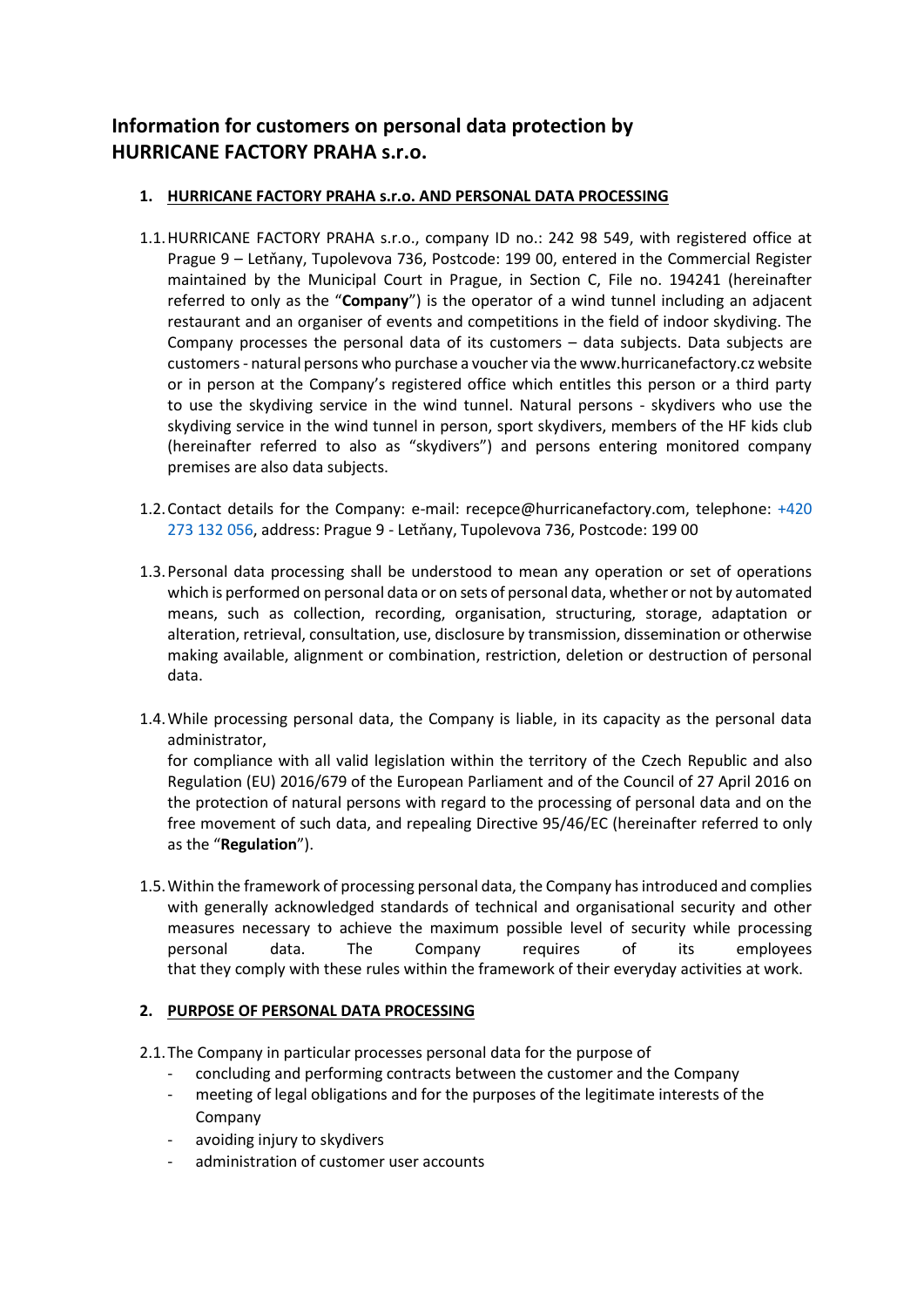- administration of the database of customers and statistics and for the purpose of evaluation, maintenance and improvement of relations with them and development of its services and products
- sending information and commercial messages to customers (marketing purposes)
- creation of souvenir USB memory sticks with a video of the customer skydiving
- public presentation of the Company
- protection of Company property
- 2.2.The Company processes personal data in documentary and electronic format. No decisions are made exclusively using automated means on the basis of this data.

# **3. PERSONAL DATA WHICH CUSTOMERS PROVIDE TO HURRICANE FACTORY PRAHA s.r.o.**

- 3.1.Personal data which customers natural persons provide to the Company when buying a voucher is specified in the order form. This in particular concerns name, surname, e-mail address and where applicable also telephone number and postal address.
- 3.2.Natural persons skydivers who use the skydiving service in the wind tunnel in person, sport skydivers, members of the HF kids club and any similar clubs or skydiving groups which may exist also provide personal data to the Company. These persons provide the Company this data before skydiving by filling in the respective form. This in particular concerns name, surname, e-mail address, telephone number, postal address, data about state of health, age, capturing of audio-visual recordings or images.
- 3.3.The customer is obliged to state their personal data precisely.

# **4. MONITORING OF PREMISES WITH A CAMERA SYSTEM**

4.1.Persons entering the area of the wind tunnel and the area in the immediate vicinity of the wind tunnel may be captured on audio-visual recordings or images – photographs or videos which the Company provides to skydivers in the form of souvenir USB memory sticks. These recording and images may also be used for the purposes of public presentation of the Company and companies in the Hurricane Factory Group. Persons entering monitored areas are warned of this fact.

#### **5. PERSONAL DATA OF THE CUSTOMER WHICH THE COMPANY IS ENTITLED TO PROCESS WITHOUT THE CUSTOMER'S CONSENT**

- 5.1.The Company is entitled to process personal data on the basis of legal grounds which may be performance of a contract concluded with the customer and meeting of obligations relating to this (e.g. handling of claims), meeting of the Company's legal obligations or the legitimate interest of the Company. If the Company cannot establish processing on any of the abovementioned legal grounds, it requires the consent of the customer to be able to perform processing.
- 5.2.Once the contractual relationship has ended, the Company is only entitled to process the customer's personal data for the period necessary for settlement of the mutual rights and obligations of the Company and the customer.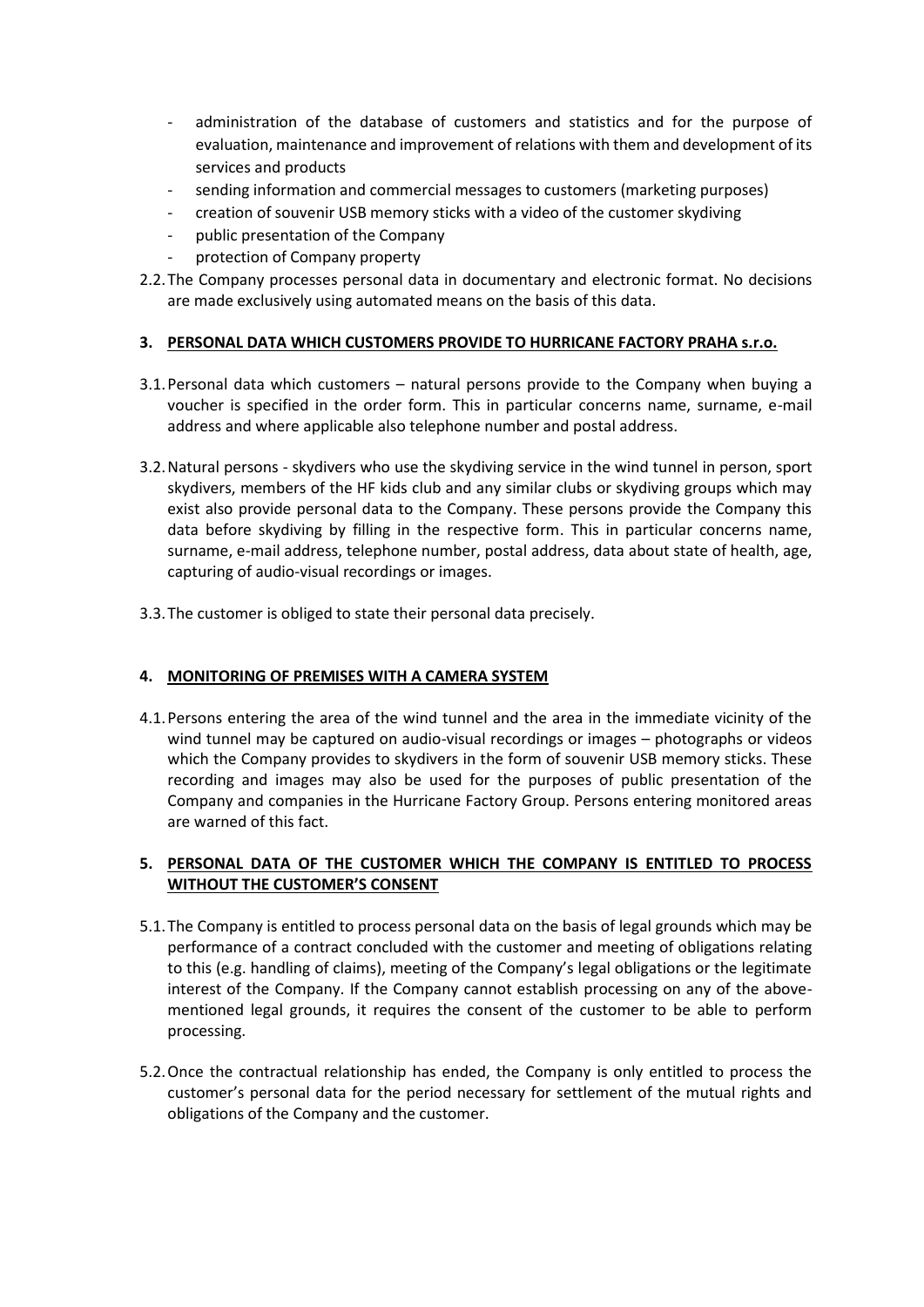#### **6. CONSENT OF THE CUSTOMER TO PERSONAL DATA PROCESSING AND PERIOD OF PROVISION OF CONSENT**

- 6.1.The customer has the option of granting the Company consent to processing of his/her personal data, in particular for the purpose of
	- administration of a user account
	- administration of the Company's database of customers for the purpose of evaluation, maintenance
		- and improvement of relations with them and development of its services and products
	- sending information and commercial messages (marketing purposes)
	- creation of souvenir USB memory sticks with a video of the customer skydiving
	- public presentation of the Company
	- protection of Company property
- 6.2.The customer gives his/her consent to personal data processing freely, granting of which does not ensue ensue en contra la contra la contra la contra la contra la contra la contra la contra la contra la c

from any legal obligations. If the customer is under the age of 16, the consent of his/her parent or legal guardian is required.

6.3.The customer gives his/her consent effective as of the date of such consent being granted at [www.hurricanefactory.com](http://www.hurricanefactory.com/) 

or on the date of filling in the form for provision of consent to personal data processing in documentary format. The customer gives his/her consent until it is withdrawn. If a legitimate reason no longer exists for processing of his/her personal data before the customer withdraws his/her consent, the Company will delete this personal data.

#### **7. PERSONAL DATA RECIPIENTS WHICH MAY BE PROVIDED ACCESS TO PERSONAL DATA OR TO WHICH IT MAY BE HANDED OVER**

- 7.1.The Company does not hand over personal data to any other party with the exception of companies in the Hurricane Factory Group, i.e. Hurricane Factory Tatralandia s.r.o., company ID number: 45 942 948, with registered office in the Slovak Republic at Bratislava, Dvořákovo nábrežie 8, Postcode: 811 02, Hurricane Factory Berlin GmbH, reg. no. HRB11231CB with registered address in Germany at Schönefeld, OT Wassmannsdorf, Wassmannsdorfer Allee 3, 12529 and Hurricane Factory Madrid S.L.U., reg. no. B-86958931, with registered office in Spain, Madrid, C/ Principe De Vergara 264 3º D, Postcode: 280 16 and the Hurricane Flyers Club, company ID number: 027 93 300, with registered office at Prague 9 – Letňany, Tupolevova 736, Postcode: 19900)
- 7.2.The Company may also hand over data to recipients or processors of personal data which may be a person who does business in the field of PR, marketing and advertising services, a provider of legal, accounting, IT or similar other services, an insurance company settling a claim or a sporting organisation or aero club which cooperates with the Company on a contractual basis.

#### **8. RIGHTS OF THE CUSTOMER**

- 8.1.The customer has all rights arising from the generally binding legislation.
- 8.2.The customer is entitled, on the basis of written request addressed to the Company, to request information as to whether his/her personal data is or is not processed in the